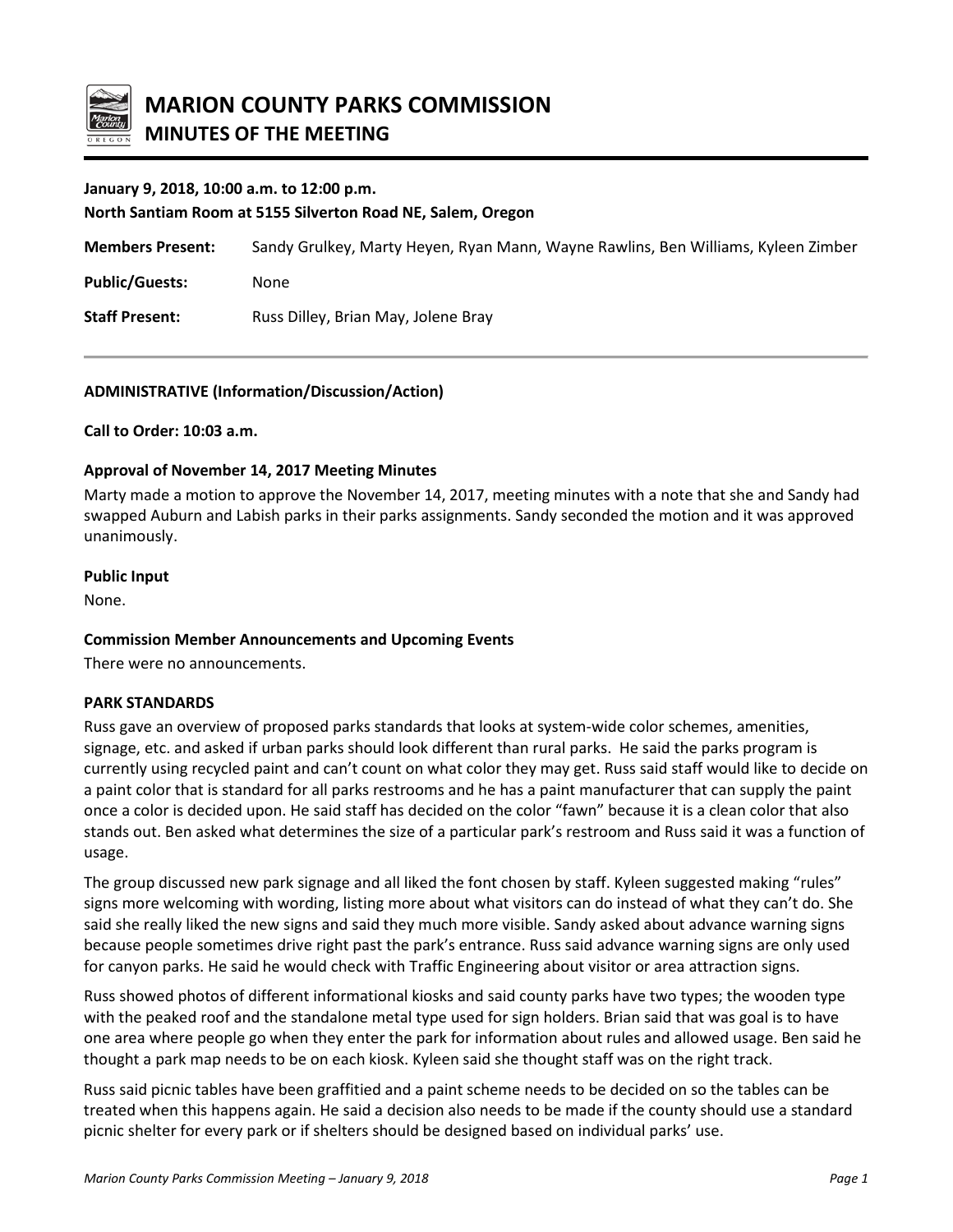Russ said each parks is up to date on playground equipment. He said the only standard choice to decide for future purchases is color scheme. He said it's currently decided on by the particular park's usage. Sandy asked about installing benches so people can monitor children, and Russ said he wants to put in tables in some parks, such as Scotts Mills and Labish. Sandy asked about ADA walking paths. Russ said the Marion County Parks Plan says the county will provide ADA features where feasible. Kyleen said in the Oregon State plan they defined ADA accessibility by levels (Level 1, 2, 3) for the OPRD trails and is the national standard. Russ said one option for trails is to use wood chips that are available from Browns Island. Sandy said there is an area at Scotts Mills Park that would be perfect for a walking trail and asked who would be responsible for approving and/or installing a walking path. Brian said engineering staff would need to assess and Russ is working on a lot of projects with the entire county trail system.

Russ asked commissioners to think about these issues as they are visiting their assigned parks so they can include their feedback about them in their reports.

# **COMMISSIONER REPORTS (Spong's Landing and Minto)**

Kyleen said she visited Minto Park with her husband and dog on January 1, and it was a beautiful day. She said the park entrance sign at the road obstructs field of vision when exiting into traffic on the highway. Russ said the sign is being raised so the road is more visible. Kyleen said she liked the bench donated by NW Steeleaders and view of the Santiam River is beautiful but is concerned that there is a steep drop off in front of it with no safety barrier. Recommends a rail or fence in front of bench. Russ said crews have materials for this because they are building stairs in the future. Kyleen said the park is linear and parking is limited but there are a lot of nice picnic spots. She said the trails are nice and appear to be relatively new but only one goes to the river. Kyleen said crews may want to hack them back in the spring. She said the trail sign is aged, outdated and needs to be replaced. Kyleen said Russ had discussed creating a campground at Minto at some point in the future, but has some concerns about camping because of the road noise.

Marty said she visit Eola Bend this summer because you need to walk or bike in. She said she will visit Salmon Falls in late March or early April. Marty said she was going to visit Auburn Park but it's now looking like Auburn School will be expanding and now the school district and county are in negotiations for a land swap. Sandy asked if Marty knows of any eligible land. She said she thought there was some identified but didn't know any particulars.

Sandy said she hasn't been to Labish Park but has an ally in Scotts Mills' City Council for creating crosswalks to the park. The council member wants the crosswalk at the entrance of the park but Brian said vehicles enter there and needs a dedicated pedestrian use too.

Ryan said he visited Rogers Wayside. He said his sense is the BMX track is the primary use plus the picnic area. He said he doesn't necessarily see little kids running around because of the terrain. He said it is almost a de facto rest stop because it's on the main highway between Silverton and Stayton, and he noticed glass and metal recycling containers but couldn't find trash cans anywhere. Russ said staff removed them just before Ryan's visit because it had become a home trash dump site, but they will bring back cans in future. Ryan said the restrooms looked like they were regularly used and were not welcoming. He said there was moss on the roofs of the picnic area and bathroom. Ryan said there is not a lot of parking so if visitors are using the picnic area for a party, there is not a lot of room. He said he was curious on amount of use BMX track gets and if that is long term vision for primary use. Ben said the parks plan has its primary use as the BMX track and wayside.

Wayne said he looked at Denny Park on Ivy and 39<sup>th</sup> Street between Portland Road and Lancaster Drive. He showed photos of the park, which included a lot of nice fir street. He said there are great snag trees for wildlife habitat and some marked trees on site also. Wayne said the park has nice ADA access from the street which leads to the playground, but has a lot of bark dust which could be difficult for wheel chair users. He said the park has adequate lighting without bothering neighbors. Russ said these are newer lights that were replaced in the last five years. Wayne said some bare spots that are currently just soft and muddy. Russ said this was old playground area and it has been seeded and will hopefully grow grass this year. Wayne recommended maintenance of the fir trees, reseeding the grassless areas and providing additional chips in the play area.